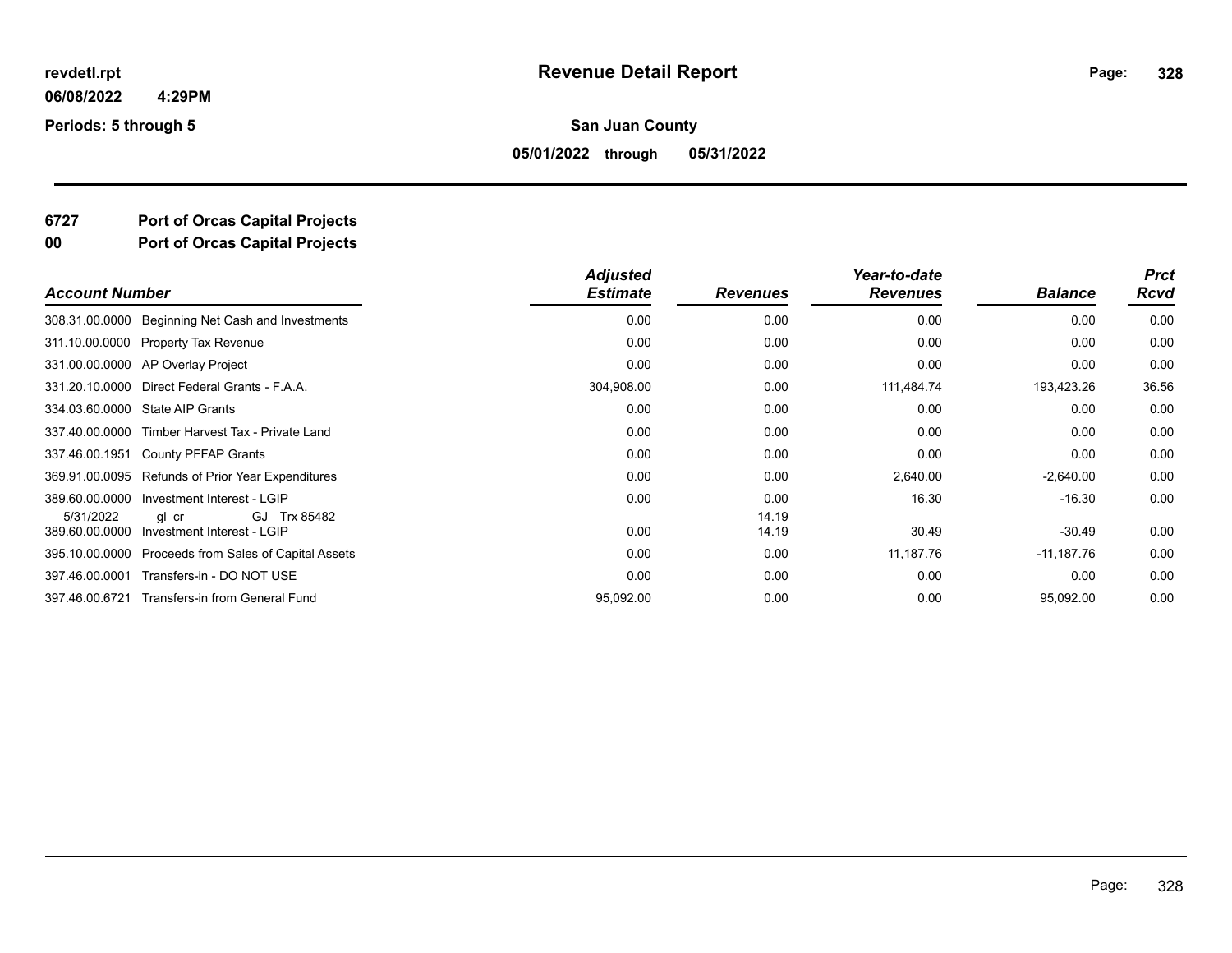| revdetl.rpt<br>06/08/2022 |              | 4:29PM                                | <b>Revenue Detail Report</b> |            |            |            | 329<br>Page: |
|---------------------------|--------------|---------------------------------------|------------------------------|------------|------------|------------|--------------|
| Periods: 5 through 5      |              |                                       | <b>San Juan County</b>       |            |            |            |              |
|                           |              |                                       | 05/01/2022 through           | 05/31/2022 |            |            |              |
|                           |              |                                       |                              |            |            |            |              |
| 6727                      |              | <b>Port of Orcas Capital Projects</b> |                              |            |            |            |              |
|                           | <b>Total</b> | Port of Orcas Capital Projects        | 400,000.00                   | 14.19      | 125,342.99 | 274,657.01 | 31.34        |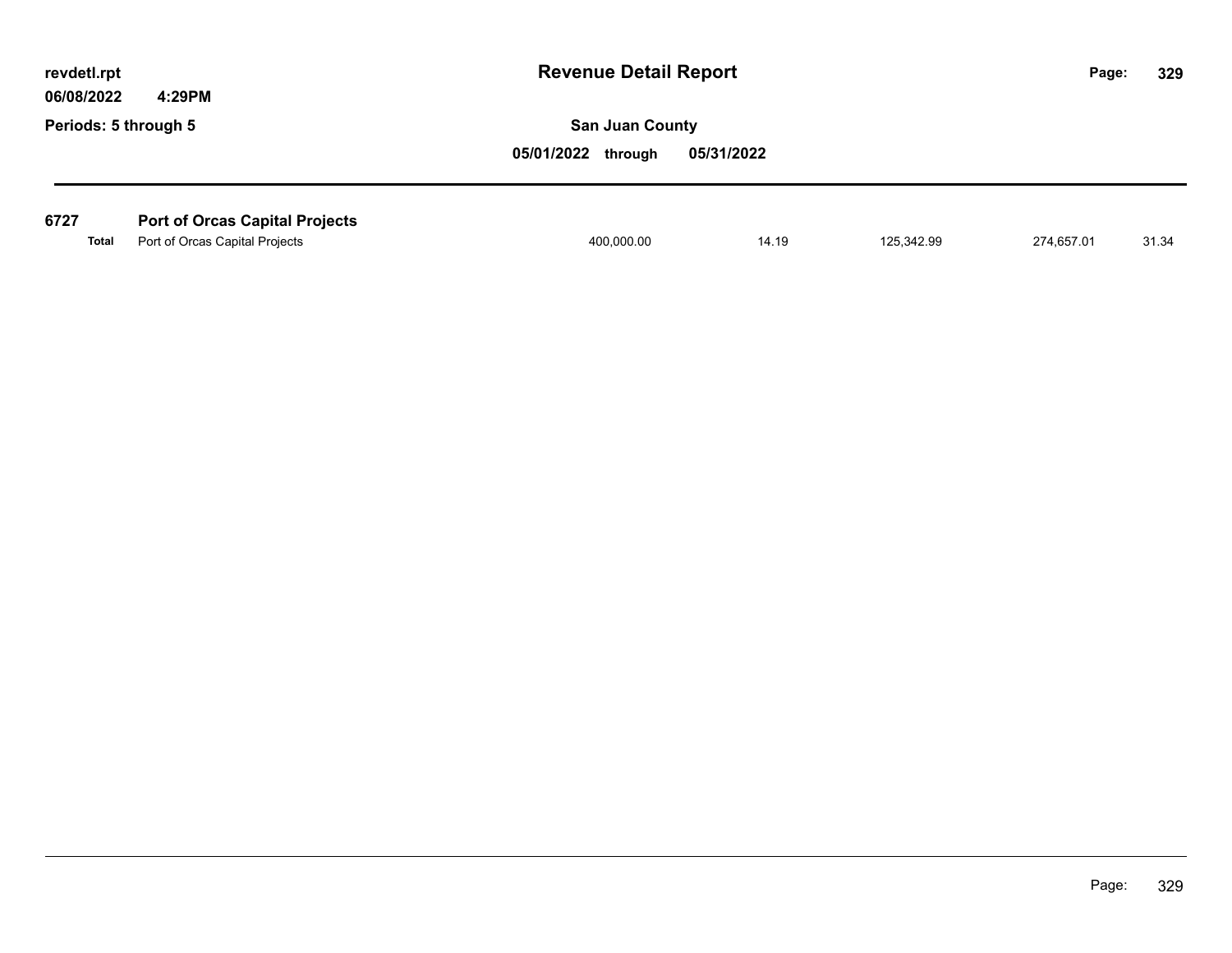**Periods: 5 through 5**

**San Juan County**

**05/01/2022 through 05/31/2022**

## **6723 Port of Orcas - Airport Operations**

| <b>Account Number</b>                                                             |                                                                                                                                                                                         | <b>Adjusted</b><br><b>Estimate</b> | <b>Revenues</b>                                                           | Year-to-date<br><b>Revenues</b> | <b>Balance</b> | <b>Prct</b><br>Rcvd |
|-----------------------------------------------------------------------------------|-----------------------------------------------------------------------------------------------------------------------------------------------------------------------------------------|------------------------------------|---------------------------------------------------------------------------|---------------------------------|----------------|---------------------|
|                                                                                   | 308.31.00.0000 Beginning Net Cash and Investments                                                                                                                                       | 0.00                               | 0.00                                                                      | 0.00                            | 0.00           | 0.00                |
| 321.80.00.0000<br>5/6/2022<br>5/13/2022<br>5/26/2022<br>5/27/2022                 | Vending Machine<br>GJ Trx 84950<br>ql cr<br>ql cr<br>GJ Trx 85074<br>Trx 85276<br>gl cr<br>GJ<br>ql cr<br>GJ Trx 85367                                                                  | 1,300.00                           | 0.00<br>37.20<br>35.25<br>26.25<br>22.50<br>121.20                        | 492.60                          | 807.40         | 37.89               |
| 321.80.00.0000                                                                    | Vending Machine                                                                                                                                                                         | 1,300.00                           |                                                                           | 613.80                          | 686.20         | 47.22               |
| 331.20.10.0000                                                                    | <b>FAA Grant - CARES</b>                                                                                                                                                                | 325,100.00                         | 0.00                                                                      | 207,507.15                      | 117,592.85     | 63.83               |
|                                                                                   | 331.20.10.6000 FAA Grant - CARES - ACRGP                                                                                                                                                | 0.00                               | 0.00                                                                      | 0.00                            | 0.00           | 0.00                |
|                                                                                   | 331.20.10.6001 FAA Grant - Airport Rescue Grants (ARPA)                                                                                                                                 | 0.00                               | 0.00                                                                      | 0.00                            | 0.00           | 0.00                |
|                                                                                   | 336.02.31.0000 DNR PILT NAP/NRCA                                                                                                                                                        | 0.00                               | 0.00                                                                      | 0.00                            | 0.00           | 0.00                |
| 337.20.00.0000                                                                    | Leasehold Tax - Port of Orcas                                                                                                                                                           | 420.00                             | 0.00                                                                      | 0.00                            | 420.00         | 0.00                |
| 337.40.00.0000                                                                    | Timber Harvest Tax - Private Land                                                                                                                                                       | 30.00                              | 0.00                                                                      | 0.00                            | 30.00          | 0.00                |
| 341.70.00.0000                                                                    | Sales of Coffee Mugs                                                                                                                                                                    | 400.00                             | 0.00                                                                      | 30.00                           | 370.00         | 7.50                |
| 5/27/2022<br>341.70.00.0000                                                       | ql cr<br>GJ<br>Trx 85367<br>Sales of Coffee Mugs                                                                                                                                        | 400.00                             | 15.00<br>15.00                                                            | 45.00                           | 355.00         | 11.25               |
| 343.40.00.0000                                                                    | Utility Reimbursement (Water)                                                                                                                                                           | 1,956.00                           | 0.00                                                                      | 480.00                          | 1,476.00       | 24.54               |
| 5/6/2022<br>5/26/2022<br>343.40.00.0000                                           | ql cr<br>GJ Trx 84950<br>GJ Trx 85276<br>gl cr<br>Utility Reimbursement (Water)                                                                                                         | 1,956.00                           | 160.00<br>45.00<br>205.00                                                 | 685.00                          | 1,271.00       | 35.02               |
| 344.50.00.0000                                                                    | <b>Aviation Fuel Sales</b>                                                                                                                                                              | 110,000.00                         | 0.00                                                                      | 30,296.53                       | 79,703.47      | 27.54               |
| 5/2/2022<br>5/3/2022<br>5/4/2022<br>5/5/2022<br>5/6/2022<br>5/9/2022<br>5/10/2022 | GJ Trx 84845<br>gl cr<br>GJ Trx 84866<br>gl cr<br>gl cr<br>GJ<br>Trx 84893<br>Trx 84911<br>gl cr<br>GJ<br>Trx 84951<br>gl cr<br>GJ<br>Trx 84982<br>gl cr<br>GJ<br>gl cr<br>GJ Trx 85001 |                                    | 606.22<br>2,228.52<br>840.03<br>71.79<br>1,259.44<br>1,021.11<br>1,306.76 |                                 |                |                     |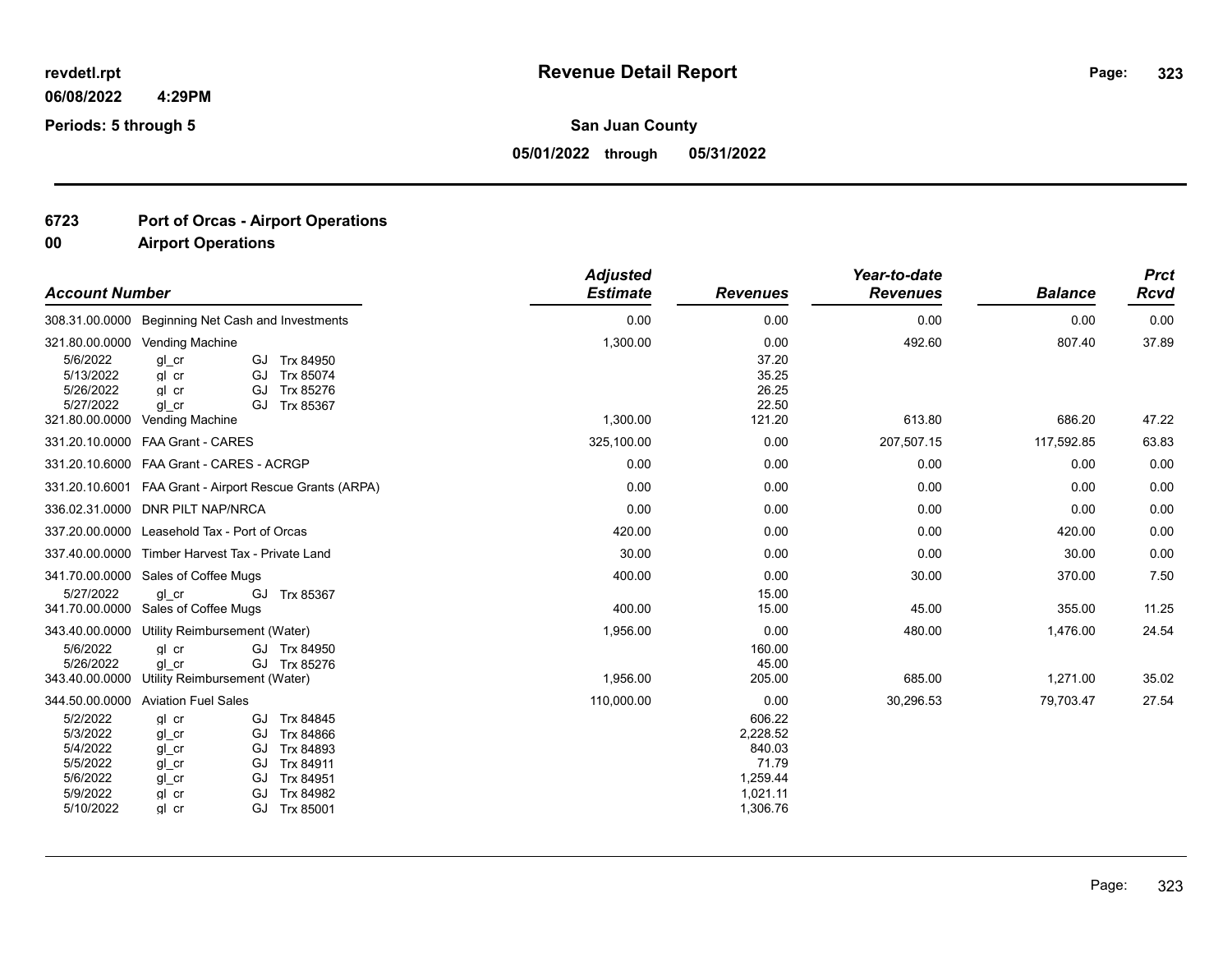**324**

**06/08/2022 4:29PM**

**Periods: 5 through 5**

**San Juan County**

**05/01/2022 through 05/31/2022**

## **6723 Port of Orcas - Airport Operations**

| <b>Account Number</b>                                                                                             |                                                                                                                                     |                                                                                                                   |             | <b>Adjusted</b><br><b>Estimate</b> | <b>Revenues</b>                                                                                | Year-to-date<br><b>Revenues</b> | <b>Balance</b>       | <b>Prct</b><br>Rcvd |
|-------------------------------------------------------------------------------------------------------------------|-------------------------------------------------------------------------------------------------------------------------------------|-------------------------------------------------------------------------------------------------------------------|-------------|------------------------------------|------------------------------------------------------------------------------------------------|---------------------------------|----------------------|---------------------|
|                                                                                                                   | 344.50.00.0000 Aviation Fuel Sales                                                                                                  |                                                                                                                   | (Continued) |                                    |                                                                                                |                                 |                      |                     |
| 5/11/2022<br>5/12/2022<br>5/13/2022<br>5/13/2022                                                                  | gl cr<br>GJ<br>gl cr<br>GJ<br>gl cr<br>GJ<br>gl cr<br>GJ                                                                            | Trx 85034<br>Trx 85038<br>Trx 85073<br>Trx 85074                                                                  |             |                                    | 1,039.20<br>319.95<br>951.66<br>438.44                                                         |                                 |                      |                     |
| 5/16/2022<br>5/18/2022<br>5/18/2022<br>5/25/2022<br>5/26/2022<br>5/27/2022<br>5/27/2022<br>5/27/2022<br>5/31/2022 | gl cr<br>GJ<br>gl cr<br>GJ<br>gl cr<br>GJ<br>gl cr<br>GJ<br>gl cr<br>GJ<br>gl cr<br>GJ<br>GJ<br>gl cr<br>GJ<br>gl cr<br>gl cr<br>GJ | Trx 85097<br>Trx 85137<br>Trx 85144<br>Trx 85254<br>Trx 85275<br>Trx 85340<br>Trx 85325<br>Trx 85354<br>Trx 85422 |             |                                    | 861.13<br>1,981.62<br>268.68<br>787.51<br>1,116.89<br>4,890.02<br>288.27<br>2,388.12<br>676.37 |                                 |                      |                     |
| 5/31/2022<br>5/31/2022<br>344.50.00.0000                                                                          | gl cr<br>GJ<br>GJ<br>ql cr<br><b>Aviation Fuel Sales</b>                                                                            | Trx 85451<br>Trx 85420                                                                                            |             | 110,000.00                         | 994.74<br>531.20<br>24,867.67                                                                  | 55,164.20                       | 54,835.80            | 50.15               |
| 344.51.00.0000<br>5/6/2022<br>344.51.00.0000                                                                      | Sale of Airplane Oil<br>ql cr<br>GJ<br>Sale of Airplane Oil                                                                         | Trx 84950                                                                                                         |             | 300.00<br>300.00                   | 0.00<br>20.00<br>20.00                                                                         | 0.00<br>20.00                   | 300.00<br>280.00     | 0.00<br>6.67        |
| 344.61.00.0001<br>5/6/2022<br>5/13/2022<br>5/26/2022<br>5/27/2022<br>344.61.00.0001                               | <b>Landing Fees</b><br>gl cr<br>GJ<br>gl cr<br>GJ<br>gl cr<br>GJ<br>ql cr<br>GJ<br><b>Landing Fees</b>                              | Trx 84950<br>Trx 85074<br>Trx 85276<br>Trx 85367                                                                  |             | 7,700.00<br>7,700.00               | 0.00<br>450.90<br>403.88<br>10.00<br>34.11<br>898.89                                           | 1,958.09<br>2,856.98            | 5,741.91<br>4,843.02 | 25.43<br>37.10      |
| 344.61.00.0002<br>5/6/2022<br>5/13/2022<br>5/27/2022<br>344.61.00.0002                                            | Tiedown Fees - Transient<br>gl cr<br>gl cr<br>GJ<br>GJ<br>gl cr<br>Tiedown Fees - Transient                                         | GJ Trx 84950<br>Trx 85074<br>Trx 85367                                                                            |             | 7,500.00<br>7,500.00               | 0.00<br>90.00<br>60.00<br>50.00<br>200.00                                                      | 859.48<br>1,059.48              | 6,640.52<br>6,440.52 | 11.46<br>14.13      |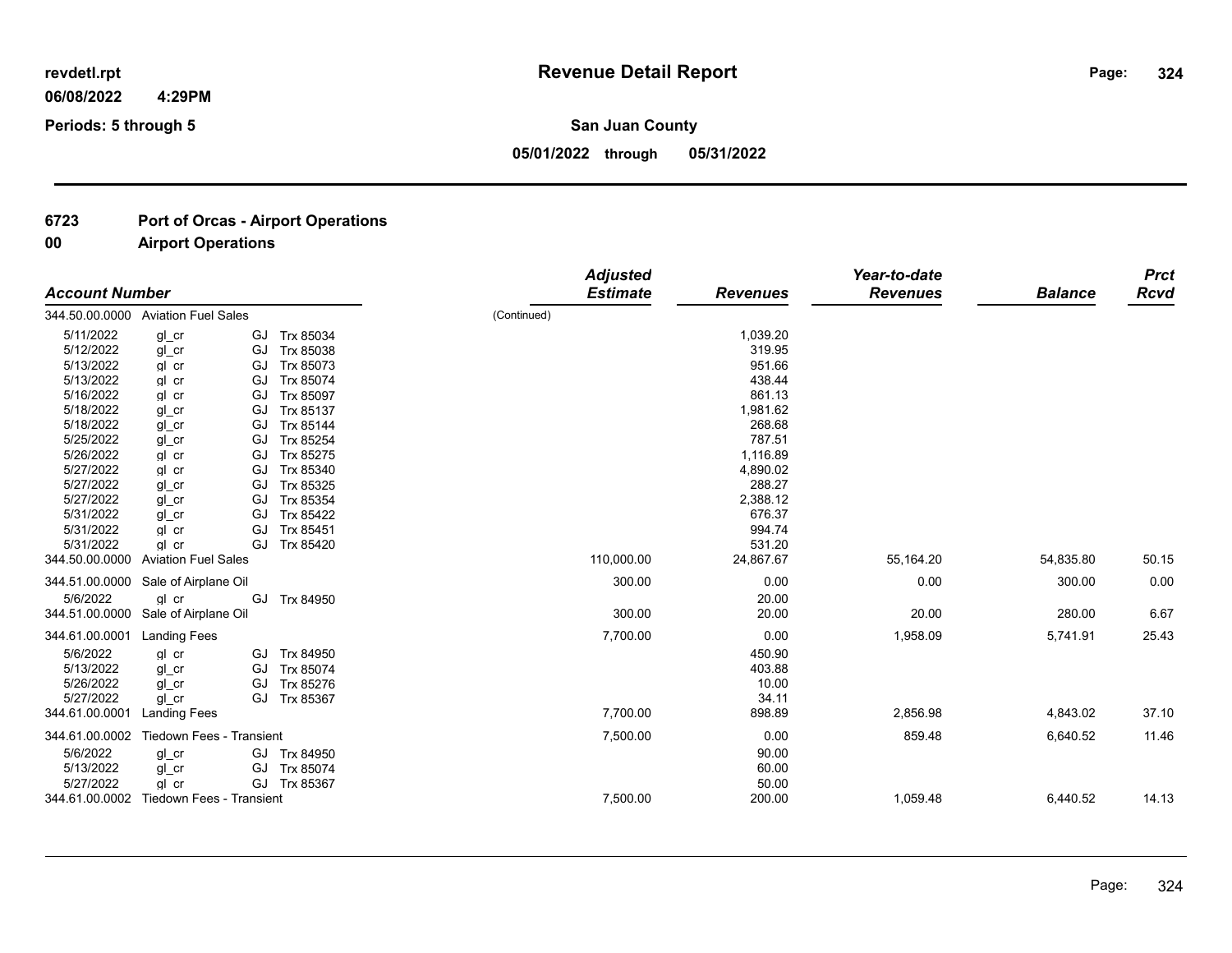**Periods: 5 through 5**

**San Juan County**

**05/01/2022 through 05/31/2022**

## **6723 Port of Orcas - Airport Operations**

| <b>Account Number</b>                                |                                                                            |                                     | <b>Adjusted</b><br><b>Estimate</b> | <b>Revenues</b>                          | Year-to-date<br><b>Revenues</b> | <b>Balance</b> | <b>Prct</b><br><b>Rcvd</b> |
|------------------------------------------------------|----------------------------------------------------------------------------|-------------------------------------|------------------------------------|------------------------------------------|---------------------------------|----------------|----------------------------|
| 344.61.00.0003                                       | Tiedown Fees - Annual                                                      |                                     | 1,800.00                           | 0.00                                     | 730.00                          | 1,070.00       | 40.56                      |
| 5/6/2022<br>5/13/2022<br>344.61.00.0003              | gl cr<br>GJ<br>GJ<br>gl cr<br>Tiedown Fees - Annual                        | Trx 84950<br>Trx 85074              | 1.800.00                           | 300.00<br>300.00<br>600.00               | 1,330.00                        | 470.00         | 73.89                      |
| 344.61.00.0004                                       | Fence Access Fee                                                           |                                     | 100.00                             | 0.00                                     | 0.00                            | 100.00         | 0.00                       |
| 5/26/2022<br>5/27/2022<br>344.61.00.0004             | GJ<br>ql cr<br>GJ<br>ql cr<br><b>Fence Access Fee</b>                      | Trx 85276<br>Trx 85367              | 100.00                             | 345.00<br>20.00<br>365.00                | 365.00                          | $-265.00$      | 365.00                     |
|                                                      |                                                                            |                                     |                                    |                                          |                                 |                |                            |
|                                                      | 344.61.00.0005 TTF User Fees                                               |                                     | 2,880.00                           | 0.00                                     | 3,360.00                        | $-480.00$      | 116.67                     |
| 344.61.00.0006 Fuel Flowage                          |                                                                            |                                     | 0.00                               | 0.00                                     | 0.00                            | 0.00           | 0.00                       |
| 361.40.00.0001                                       | Interfund Loan Interest Income                                             |                                     | 0.00                               | 0.00                                     | 0.00                            | 0.00           | 0.00                       |
| 361.40.00.0002                                       | <b>Finance Charges</b>                                                     |                                     | 200.00                             | 0.00                                     | 0.00                            | 200.00         | 0.00                       |
| 362.30.00.0000                                       | <b>Auto Parking Transient</b>                                              |                                     | 7,000.00                           | 0.00                                     | 3,720.00                        | 3,280.00       | 53.14                      |
| 5/6/2022<br>5/13/2022<br>5/27/2022<br>362.30.00.0000 | GJ<br>ql cr<br>ql cr<br>GJ<br>GJ<br>ql cr<br><b>Auto Parking Transient</b> | Trx 84950<br>Trx 85074<br>Trx 85367 | 7,000.00                           | 1,275.00<br>265.00<br>275.00<br>1,815.00 | 5,535.00                        | 1,465.00       | 79.07                      |
| 362.50.00.0001                                       | <b>Auto Parking Annual</b>                                                 |                                     | 10,000.00                          | 0.00                                     | 7,400.00                        | 2,600.00       | 74.00                      |
| 5/6/2022<br>5/13/2022<br>362.50.00.0001              | GJ<br>gl cr<br>GJ<br>ql cr<br><b>Auto Parking Annual</b>                   | Trx 84950<br>Trx 85074              | 10,000.00                          | 1,050.00<br>1,750.00<br>2,800.00         | 10,200.00                       | $-200.00$      | 102.00                     |
| 362.50.00.0002                                       | Hangar Lease                                                               |                                     | 25,188.00                          | 0.00                                     | 4,454.56                        | 20,733.44      | 17.69                      |
| 5/6/2022<br>5/26/2022<br>362.50.00.0002              | ql cr<br>gl cr<br>GJ<br>Hangar Lease                                       | GJ Trx 84950<br>Trx 85276           | 25,188.00                          | 2,227.28<br>3,026.91<br>5,254.19         | 9,708.75                        | 15,479.25      | 38.55                      |
| 362.50.01.0003                                       | Land Lease                                                                 |                                     | 59,000.00                          | 0.00                                     | 27,315.60                       | 31,684.40      | 46.30                      |
| 5/13/2022<br>362.50.01.0003 Land Lease               | gl cr                                                                      | GJ Trx 85074                        | 59,000.00                          | 1,896.16<br>1,896.16                     | 29,211.76                       | 29,788.24      | 49.51                      |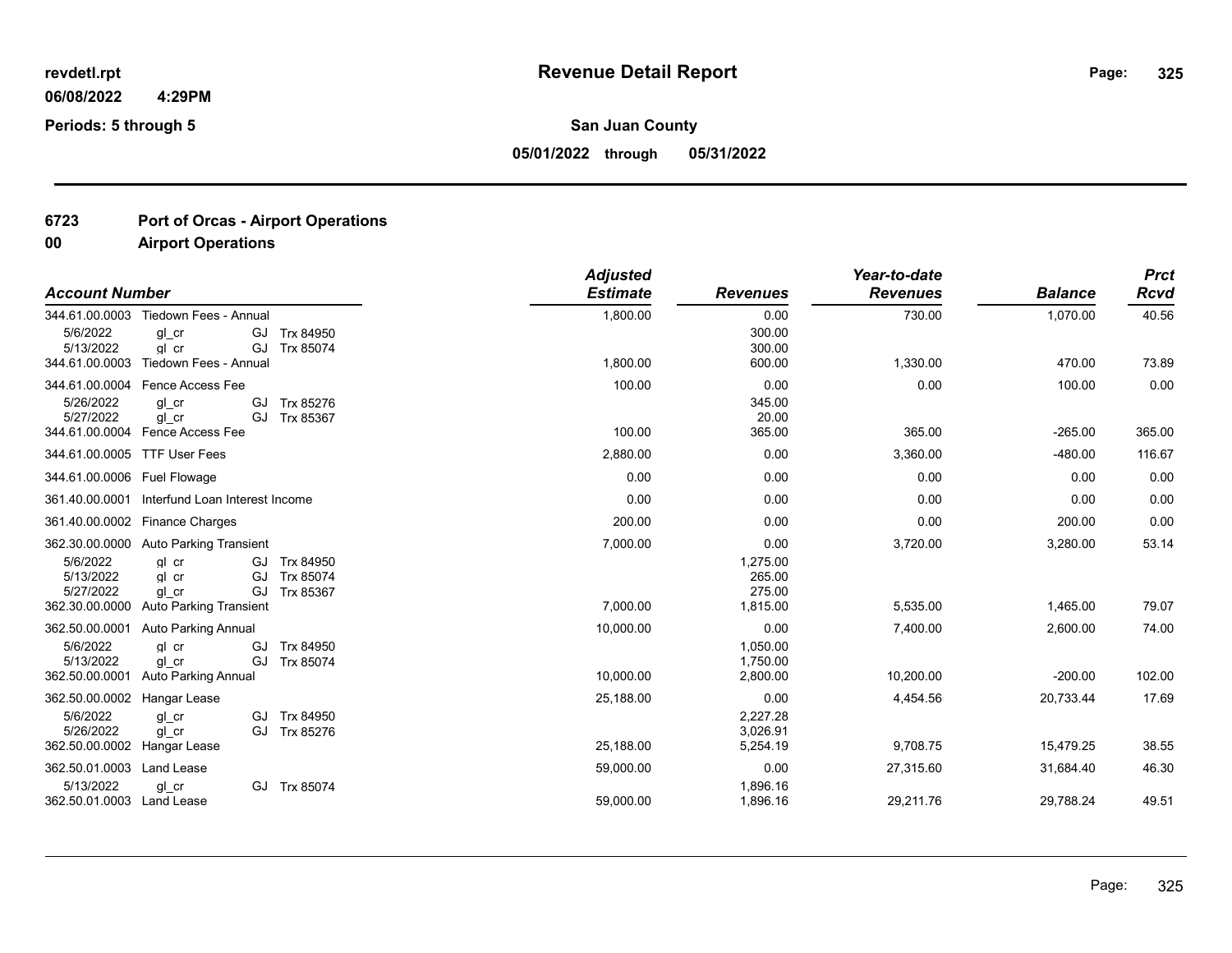**Periods: 5 through 5**

**San Juan County**

**05/01/2022 through 05/31/2022**

## **6723 Port of Orcas - Airport Operations**

|                                                                        |                                                                                           |                                                  | <b>Adjusted</b>        |                                                | Year-to-date         |                       | <b>Prct</b>      |
|------------------------------------------------------------------------|-------------------------------------------------------------------------------------------|--------------------------------------------------|------------------------|------------------------------------------------|----------------------|-----------------------|------------------|
| <b>Account Number</b>                                                  |                                                                                           |                                                  | <b>Estimate</b>        | <b>Revenues</b>                                | <b>Revenues</b>      | <b>Balance</b>        | <b>Rcvd</b>      |
| 362.50.01.0004                                                         | <b>Terminal Rentals</b>                                                                   |                                                  | 12,708.00              | 0.00                                           | 4,515.16             | 8,192.84              | 35.53            |
| 5/13/2022<br>5/27/2022<br>362.50.01.0004                               | gl cr<br>GJ<br>gl cr<br>GJ<br>Terminal Rentals                                            | Trx 85074<br>Trx 85367                           | 12,708.00              | 562.10<br>566.69<br>1,128.79                   | 5,643.95             | 7,064.05              | 44.41            |
| 367.11.00.0000                                                         | Donations                                                                                 |                                                  | 2,422.00               | 0.00                                           | 174.50               | 2,247.50              | 7.20             |
| 5/6/2022<br>5/13/2022<br>5/26/2022<br>5/27/2022<br>367.11.00.0000      | gl cr<br>GJ<br>gl cr<br>GJ<br>GJ<br>ql cr<br>ql cr<br>GJ<br>Donations                     | Trx 84950<br>Trx 85074<br>Trx 85276<br>Trx 85367 | 2,422.00               | 1.00<br>10.00<br>15.00<br>25.00<br>51.00       | 225.50               | 2,196.50              | 9.31             |
| 369.91.00.0090                                                         | Recovery of NSF Check Fees                                                                |                                                  | 0.00                   | 0.00                                           | 0.00                 | 0.00                  | 0.00             |
| 369.91.00.0095                                                         | Refunds of Prior Year Expenditures                                                        |                                                  | 0.00                   | 0.00                                           | 596.75               | $-596.75$             | 0.00             |
| 381.20.00.0000                                                         | Interfund Loan Principal Received                                                         |                                                  | 15,000.00              | 0.00                                           | 0.00                 | 15,000.00             | 0.00             |
| 389.30.00.0000<br>5/6/2022<br>5/13/2022<br>5/26/2022<br>389.30.00.0000 | Leasehold Tax Collected<br>gl cr<br>gl cr<br>GJ<br>ql cr<br>GJ<br>Leasehold Tax Collected | GJ Trx 84950<br>Trx 85074<br>Trx 85276           | 10,900.00<br>10,900.00 | 0.00<br>459.22<br>281.99<br>388.65<br>1,129.86 | 4,156.30<br>5,286.16 | 6,743.70<br>5,613.84  | 38.13<br>48.50   |
| 389.30.00.0001                                                         | <b>Sales Tax Collected</b>                                                                |                                                  | 0.00                   | 0.00                                           | 0.00                 | 0.00                  | 0.00             |
| 389.60.00.0001<br>5/31/2022<br>389.60.00.0001                          | Investment Interest - LGIP<br>al cr<br>Investment Interest - LGIP                         | GJ Trx 85482                                     | 500.00<br>500.00       | 0.00<br>507.96<br>507.96                       | 560.72<br>1,068.68   | $-60.72$<br>$-568.68$ | 112.14<br>213.74 |
| 397.46.00.6721                                                         | Transfers-in from General Fund                                                            |                                                  | 0.00                   | 0.00                                           | 895,000.00           | $-895,000.00$         | 0.00             |
|                                                                        | 397.46.00.6727 Transfers-in from Capital Fund                                             |                                                  | 0.00                   | 0.00                                           | 0.00                 | 0.00                  | 0.00             |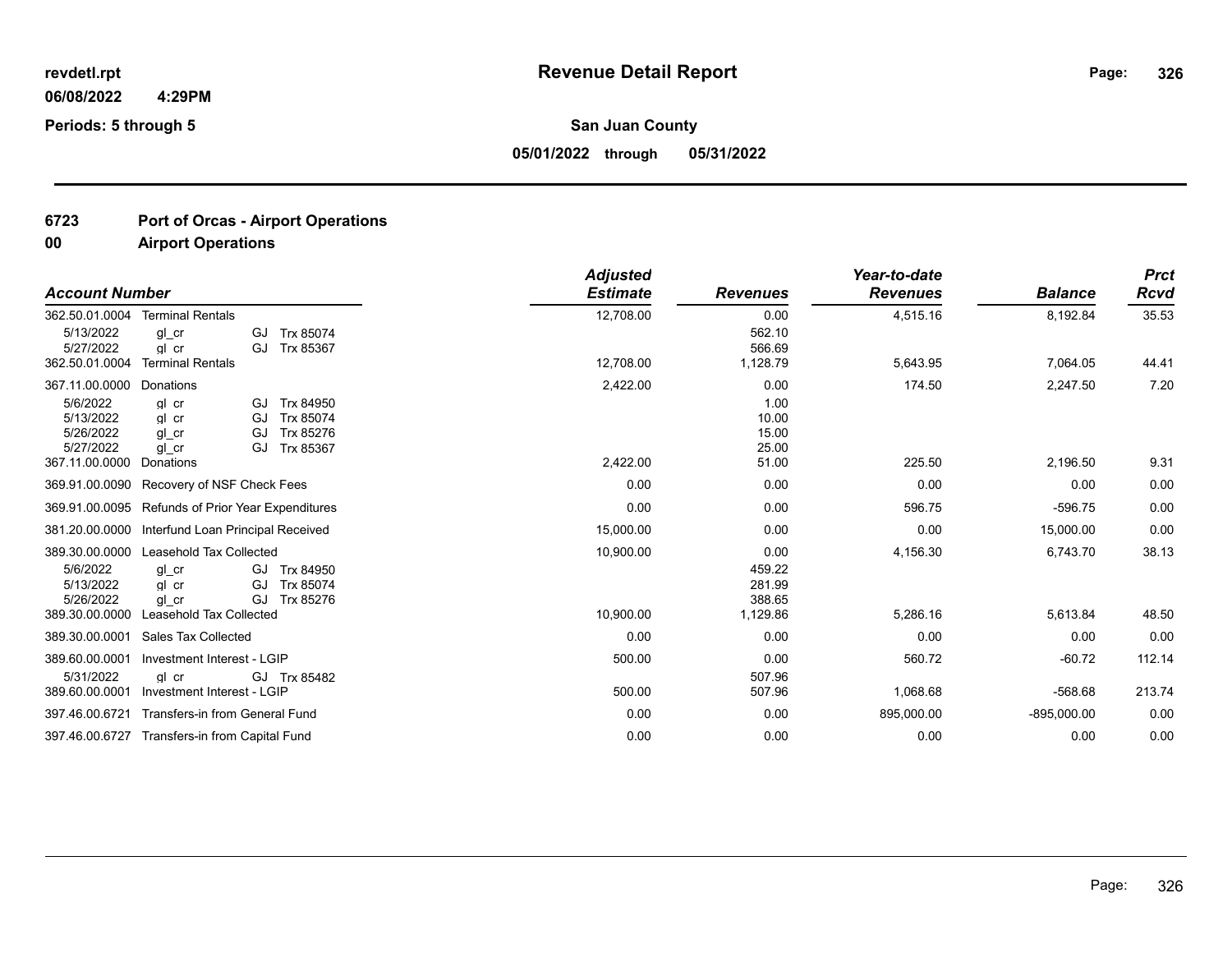| revdetl.rpt<br>06/08/2022 |  | 4:29PM                                    | <b>Revenue Detail Report</b> |            |              | Page:       | 327    |
|---------------------------|--|-------------------------------------------|------------------------------|------------|--------------|-------------|--------|
| Periods: 5 through 5      |  |                                           | <b>San Juan County</b>       |            |              |             |        |
|                           |  |                                           | 05/01/2022<br>through        | 05/31/2022 |              |             |        |
|                           |  |                                           |                              |            |              |             |        |
| 6723                      |  | <b>Port of Orcas - Airport Operations</b> |                              |            |              |             |        |
| Total                     |  | Port of Orcas - Airport Operations        | 602,404.00                   | 41.875.72  | 1,235,483.16 | -633,079.16 | 205.09 |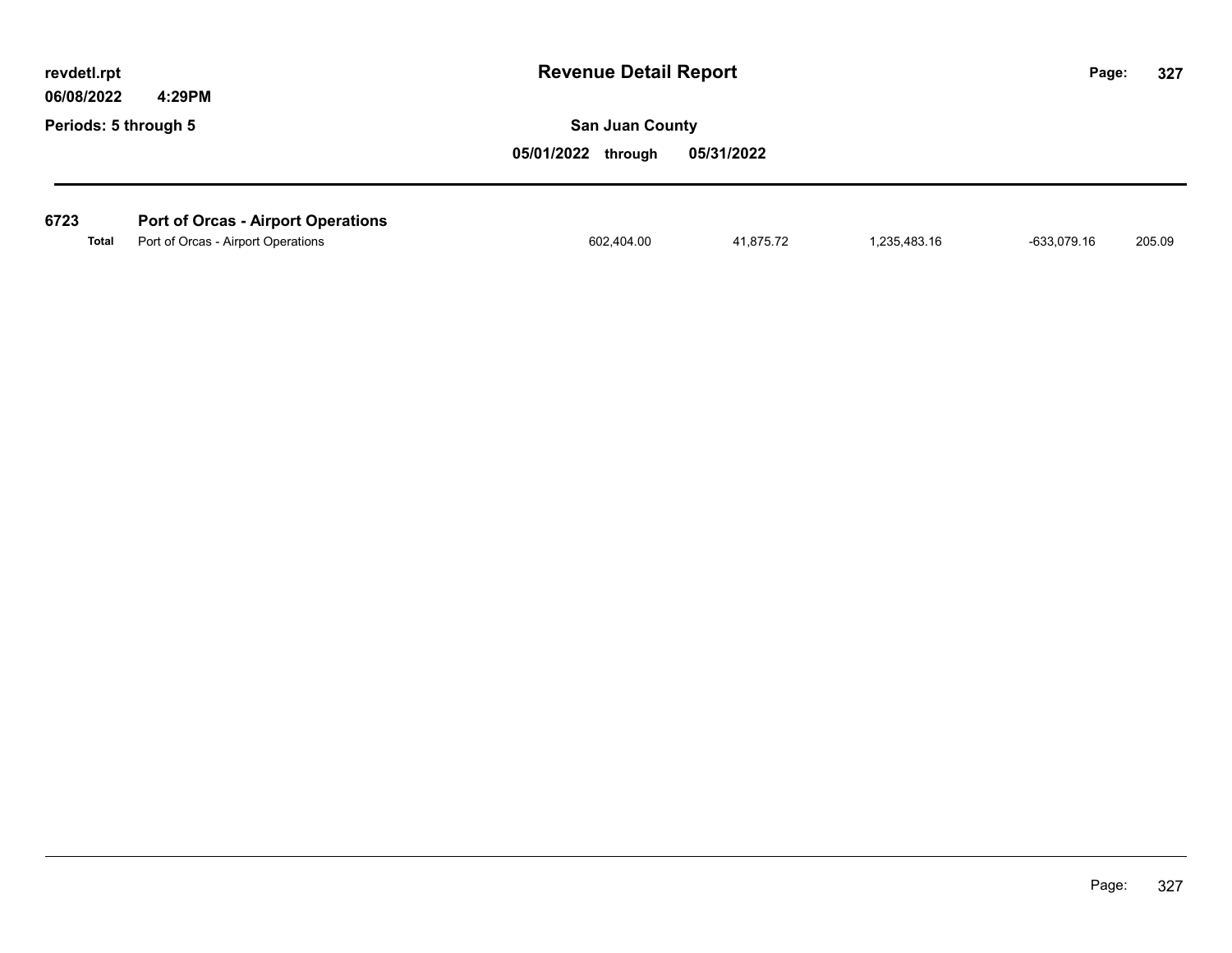**Periods: 5 through 5**

**San Juan County**

**05/01/2022 through 05/31/2022**

# **6721 Port of Orcas**

**00 Port of Orcas**

| <b>Account Number</b>                                                                                                                                                                                                                                                                |                                                                                                                                                                                                                                                                                                                  | <b>Adjusted</b><br><b>Estimate</b>                                                                                                                                                                                                                                                                                   | <b>Revenues</b> | Year-to-date<br><b>Revenues</b>                                                                                                                                                                                               | <b>Balance</b> | <b>Prct</b><br>Rcvd |       |
|--------------------------------------------------------------------------------------------------------------------------------------------------------------------------------------------------------------------------------------------------------------------------------------|------------------------------------------------------------------------------------------------------------------------------------------------------------------------------------------------------------------------------------------------------------------------------------------------------------------|----------------------------------------------------------------------------------------------------------------------------------------------------------------------------------------------------------------------------------------------------------------------------------------------------------------------|-----------------|-------------------------------------------------------------------------------------------------------------------------------------------------------------------------------------------------------------------------------|----------------|---------------------|-------|
|                                                                                                                                                                                                                                                                                      |                                                                                                                                                                                                                                                                                                                  | 308.31.00.0000 Beginning Net Cash and Investments                                                                                                                                                                                                                                                                    | 0.00            | 0.00                                                                                                                                                                                                                          | 0.00           | 0.00                | 0.00  |
|                                                                                                                                                                                                                                                                                      | 311.10.00.0000 Property Tax Revenue                                                                                                                                                                                                                                                                              |                                                                                                                                                                                                                                                                                                                      | 257,690.00      | 0.00                                                                                                                                                                                                                          | 134,767.17     | 122,922.83          | 52.30 |
| 5/2/2022<br>5/3/2022<br>5/4/2022<br>5/5/2022<br>5/6/2022<br>5/9/2022<br>5/10/2022<br>5/11/2022<br>5/12/2022<br>5/13/2022<br>5/16/2022<br>5/17/2022<br>5/18/2022<br>5/19/2022<br>5/20/2022<br>5/23/2022<br>5/24/2022<br>5/25/2022<br>5/26/2022<br>5/27/2022<br>5/28/2022<br>5/28/2022 | gl tax rec<br>gl tax rec<br>gl tax rec<br>gl tax rec<br>gl tax rec<br>gl tax rec<br>gl tax rec<br>gl tax rec<br>gl tax rec<br>gl tax rec<br>gl tax rec<br>gl tax rec<br>gl tax rec<br>gl tax rec<br>gl tax rec<br>gl tax rec<br>gl tax rec<br>gl tax rec<br>gl tax rec<br>gl tax rec<br>gl tax rec<br>gl tax rec | GJ<br>64622<br>GJ<br>64623<br>GJ<br>64638<br>GJ<br>64639<br>GJ<br>64650<br>GJ<br>64660<br>GJ<br>64662<br>GJ<br>64663<br>GJ<br>64664<br>GJ<br>64666<br>GJ<br>64668<br>GJ<br>64670<br>GJ<br>64674<br>GJ<br>64675<br>GJ<br>64677<br>GJ<br>64685<br>GJ 64713<br>GJ 64717<br>GJ 64722<br>GJ 64730<br>GJ 64732<br>GJ 64732 |                 | 4,894.98<br>5,744.09<br>4,752.88<br>2,272.94<br>162.89<br>264.99<br>164.85<br>390.06<br>127.33<br>116.38<br>265.26<br>467.61<br>120.85<br>252.76<br>85.89<br>217.48<br>159.02<br>27.52<br>122.21<br>483.52<br>1.43<br>$-4.57$ |                |                     |       |
| 5/29/2022                                                                                                                                                                                                                                                                            | gl tax rec                                                                                                                                                                                                                                                                                                       | GJ 64733                                                                                                                                                                                                                                                                                                             |                 | 12.40                                                                                                                                                                                                                         |                |                     |       |
| 5/31/2022<br>311.10.00.0000                                                                                                                                                                                                                                                          | gl tax rec<br><b>Property Tax Revenue</b>                                                                                                                                                                                                                                                                        | GJ 64734                                                                                                                                                                                                                                                                                                             | 257,690.00      | 536.99<br>21,639.76                                                                                                                                                                                                           | 156,406.93     | 101,283.07          | 60.70 |
|                                                                                                                                                                                                                                                                                      | 321.80.00.0000 Vending Machine                                                                                                                                                                                                                                                                                   |                                                                                                                                                                                                                                                                                                                      | 0.00            | 0.00                                                                                                                                                                                                                          | 0.00           | 0.00                | 0.00  |
|                                                                                                                                                                                                                                                                                      | 331.20.10.0000 FAA Grant - CARES - CARES Act                                                                                                                                                                                                                                                                     |                                                                                                                                                                                                                                                                                                                      | 0.00            | 0.00                                                                                                                                                                                                                          | 0.00           | 0.00                | 0.00  |
|                                                                                                                                                                                                                                                                                      | 336.02.31.0000 DNR PILT NAP/NRCA                                                                                                                                                                                                                                                                                 |                                                                                                                                                                                                                                                                                                                      | 0.00            | 0.00                                                                                                                                                                                                                          | 0.00           | 0.00                | 0.00  |
|                                                                                                                                                                                                                                                                                      | 337.20.00.0000 Leasehold Tax - Port of Orcas                                                                                                                                                                                                                                                                     |                                                                                                                                                                                                                                                                                                                      | 0.00            | 0.00                                                                                                                                                                                                                          | 100.36         | $-100.36$           | 0.00  |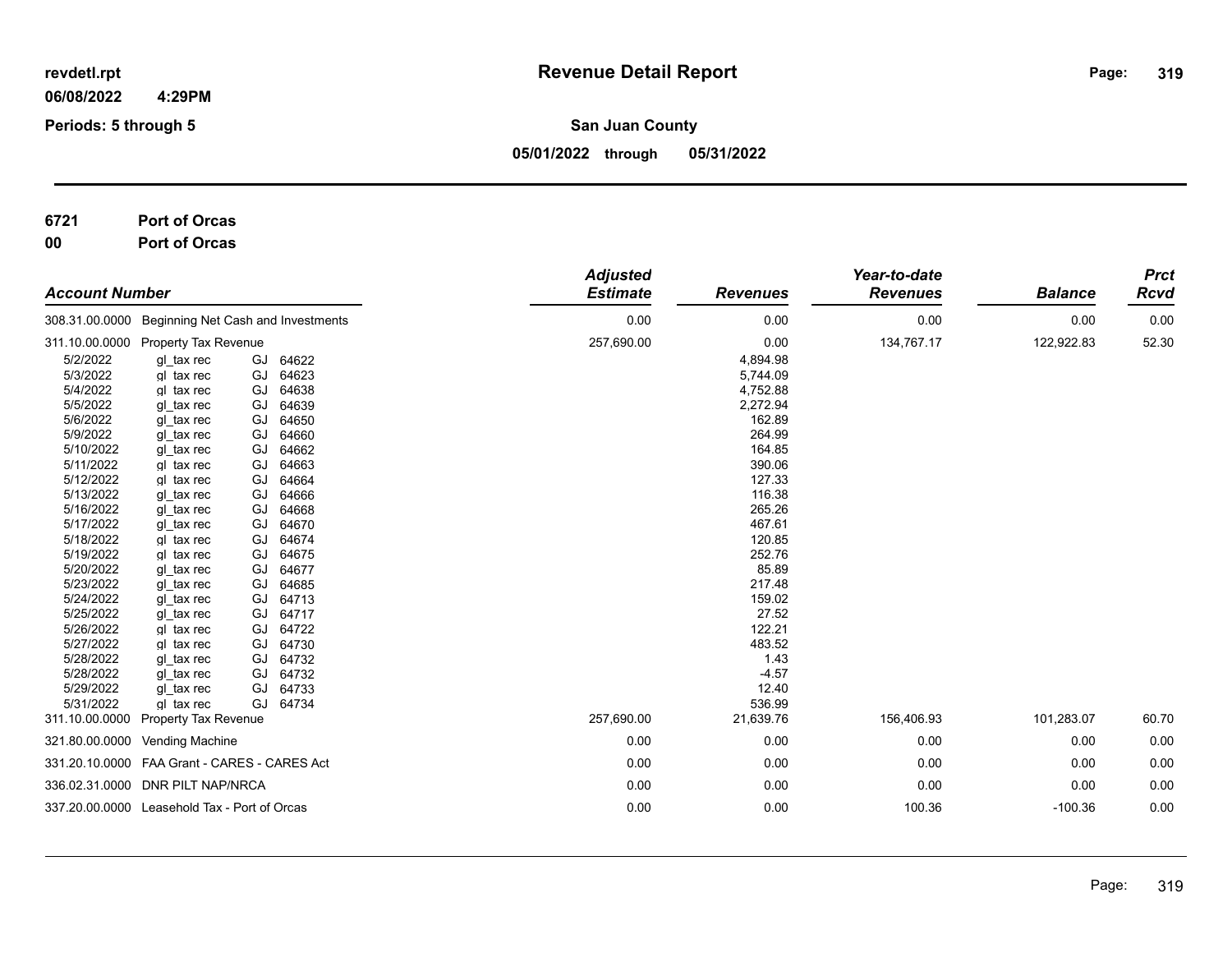**Periods: 5 through 5**

**San Juan County**

**05/01/2022 through 05/31/2022**

**6721 Port of Orcas**

**00 Port of Orcas**

| <b>Account Number</b>        |                                                                       | <b>Adjusted</b><br><b>Estimate</b> | <b>Revenues</b> | Year-to-date<br><b>Revenues</b> | <b>Balance</b> | <b>Prct</b><br><b>Rcvd</b> |
|------------------------------|-----------------------------------------------------------------------|------------------------------------|-----------------|---------------------------------|----------------|----------------------------|
| 337.20.00.0000               | Leasehold Tax - Port of Orcas                                         | (Continued)                        |                 |                                 |                |                            |
| 5/31/2022                    | GJ Trx 85415<br>gl cr<br>337.20.00.0000 Leasehold Tax - Port of Orcas | 0.00                               | 45.81<br>45.81  | 146.17                          | $-146.17$      | 0.00                       |
| 337.40.00.0000<br>5/31/2022  | Timber Harvest Tax - Private Land<br>GJ Timber Tax<br>a-intrfd-r      | 0.00                               | 0.00<br>11.25   | 0.00                            | 0.00           | 0.00                       |
| 337.40.00.0000               | Timber Harvest Tax - Private Land                                     | 0.00                               | 11.25           | 11.25                           | $-11.25$       | 0.00                       |
|                              | 343.40.00.0000 Utility Reimbursement (Water)                          | 0.00                               | 0.00            | 0.00                            | 0.00           | 0.00                       |
|                              | 344.50.00.0000 Aviation Fuel Sales                                    | 0.00                               | 0.00            | 0.00                            | 0.00           | 0.00                       |
|                              | 344.51.00.0000 Sale of Airplane Oil                                   | 0.00                               | 0.00            | 0.00                            | 0.00           | 0.00                       |
| 344.61.00.0001 Landing Fees  |                                                                       | 0.00                               | 0.00            | 0.00                            | 0.00           | 0.00                       |
| 344.61.00.0002               | Tiedown Fees - Transient                                              | 0.00                               | 0.00            | 0.00                            | 0.00           | 0.00                       |
|                              | 344.61.00.0003 Tiedown Fees - Annual                                  | 0.00                               | 0.00            | 0.00                            | 0.00           | 0.00                       |
|                              | 344.61.00.0004 Fence Access Fee                                       | 0.00                               | 0.00            | 0.00                            | 0.00           | 0.00                       |
| 344.61.00.0005 TTF User Fees |                                                                       | 0.00                               | 0.00            | 0.00                            | 0.00           | 0.00                       |
| 344.61.00.0006 Fuel Flowage  |                                                                       | 0.00                               | 0.00            | 0.00                            | 0.00           | 0.00                       |
|                              | 361.40.00.0001 Interfund Loan Interest Income                         | 0.00                               | 0.00            | 0.00                            | 0.00           | 0.00                       |
|                              | 361.40.00.0002 Finance Charges                                        | 0.00                               | 0.00            | 0.00                            | 0.00           | 0.00                       |
|                              | 362.30.00.0000 Auto Parking Transient                                 | 0.00                               | 0.00            | 0.00                            | 0.00           | 0.00                       |
|                              | 362.50.00.0001 Auto Parking Annual                                    | 0.00                               | 0.00            | 0.00                            | 0.00           | 0.00                       |
| 362.50.00.0002 Hangar Lease  |                                                                       | 0.00                               | 0.00            | 0.00                            | 0.00           | 0.00                       |
| 362.50.01.0003 Land Lease    |                                                                       | 0.00                               | 0.00            | 0.00                            | 0.00           | 0.00                       |
|                              | 362.50.01.0004 Terminal Rentals                                       | 0.00                               | 0.00            | 0.00                            | 0.00           | 0.00                       |
| 367.11.00.0000 Donations     |                                                                       | 0.00                               | 0.00            | 0.00                            | 0.00           | 0.00                       |
|                              | 369.91.00.0000 Immaterial Miscellaneous Revenues                      | 0.00                               | 0.00            | 0.00                            | 0.00           | 0.00                       |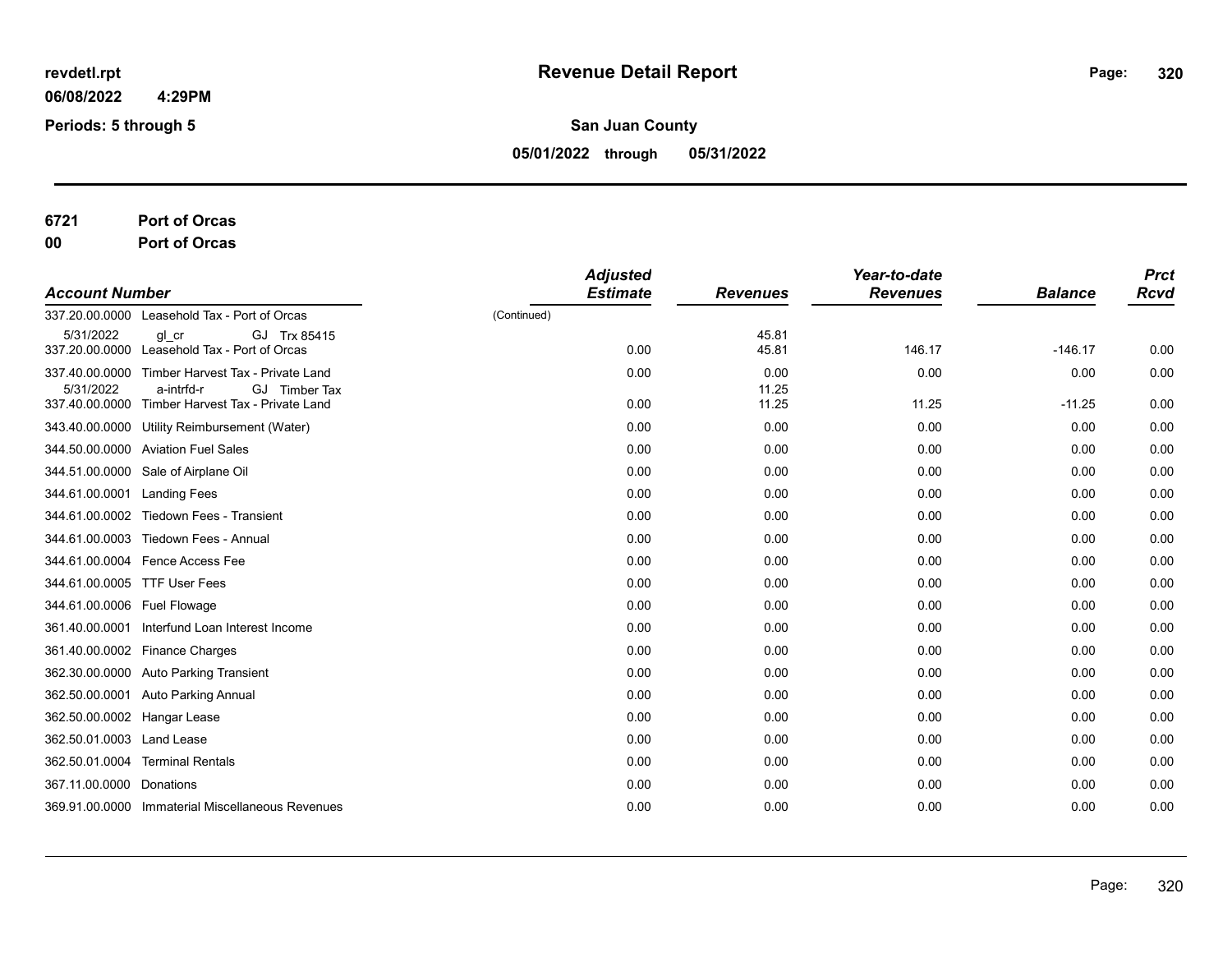**Periods: 5 through 5**

#### **San Juan County**

**05/01/2022 through 05/31/2022**

# **6721 Port of Orcas**

**00 Port of Orcas**

| <b>Account Number</b> |                                                   | <b>Adjusted</b><br><b>Estimate</b> |                 | Year-to-date<br><b>Revenues</b> | <b>Balance</b> | <b>Prct</b> |
|-----------------------|---------------------------------------------------|------------------------------------|-----------------|---------------------------------|----------------|-------------|
|                       |                                                   |                                    | <b>Revenues</b> |                                 |                | Rcvd        |
|                       | 369.91.00.0090 Recovery of NSF Check Fees         | 0.00                               | 0.00            | 0.00                            | 0.00           | 0.00        |
|                       | 369.91.00.0095 Refunds of Prior Year Expenditures | 0.00                               | 0.00            | 0.00                            | 0.00           | 0.00        |
|                       | 369.95.00.0000 Small Refunds from Vendor          | 0.00                               | 0.00            | 0.00                            | 0.00           | 0.00        |
|                       | 381.20.00.0000 Interfund Loan Principal Received  | 0.00                               | 0.00            | 0.00                            | 0.00           | 0.00        |
|                       | 388.10.00.0000 Prior Period Adjustments           | 0.00                               | 0.00            | 0.00                            | 0.00           | 0.00        |
| 389.30.00.0000        | Leasehold Tax Collected                           | 0.00                               | 0.00            | 0.00                            | 0.00           | 0.00        |
| 389.30.00.0001        | Sales Tax Collected                               | 0.00                               | 0.00            | 0.00                            | 0.00           | 0.00        |
| 389.60.00.0001        | Investment Interest - LGIP                        | 0.00                               | 0.00            | 22.61                           | $-22.61$       | 0.00        |
|                       | 395.10.00.0000 Disposition of Capital Assets      | 0.00                               | 0.00            | 0.00                            | 0.00           | 0.00        |
| 397.46.00.6727        | Transfers-in from Capital Fund                    | 0.00                               | 0.00            | 0.00                            | 0.00           | 0.00        |